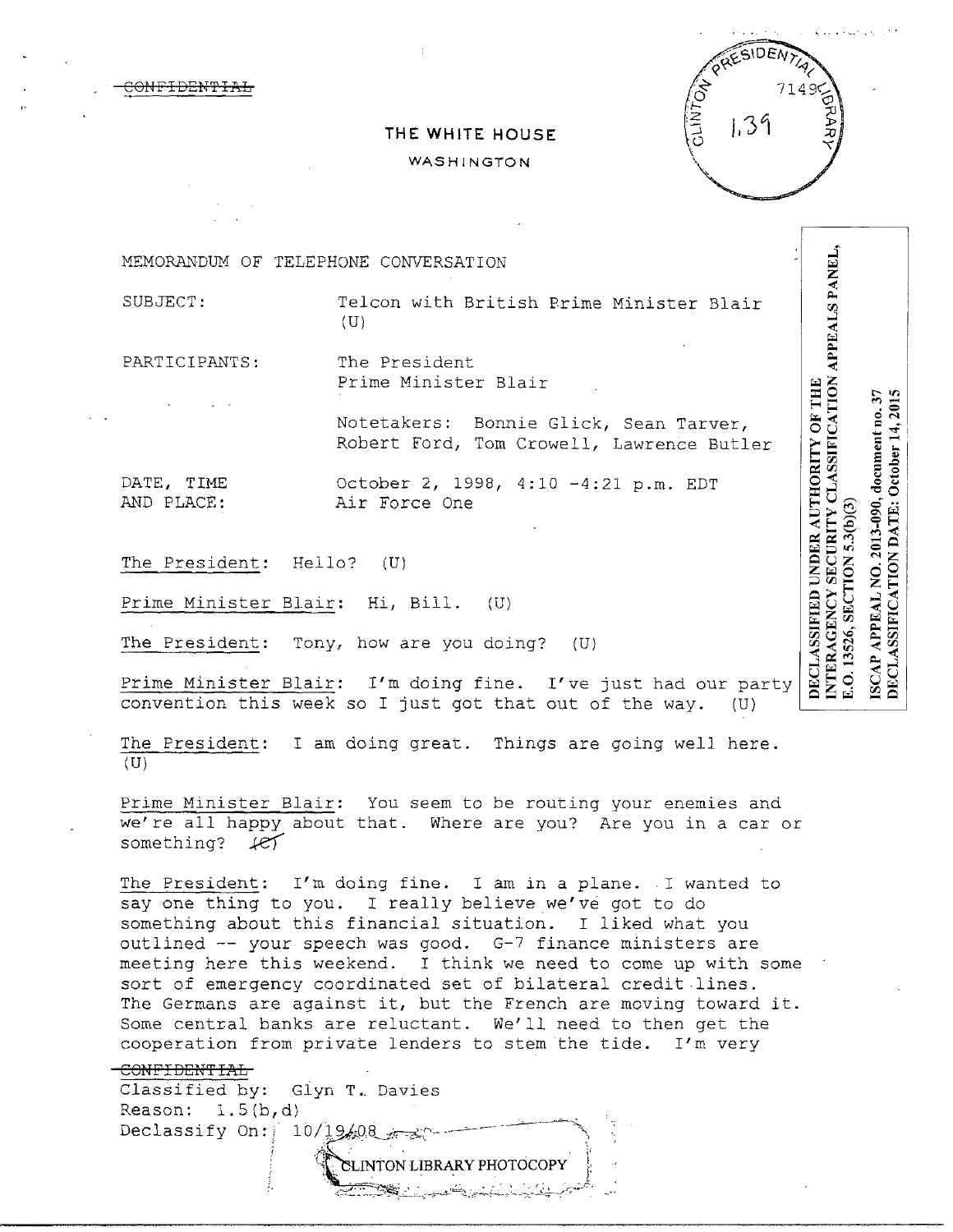#### CONFIDENTIAL 2

worried about it affecting Latin America, particularly Brazil. European bankers have so much exposure on these hedge loans that we have a real risk of a world-wide recession here. I think that it is very important we get these guys to reach some kind of agreement.  $(\mathcal{L})$ of agreement.

Prime Minister Blair: I am in total agreement. We have got to. act. I don't think we have seen the worst of this thing by any means. *J9f* 

The President: No, but if we move in quick we could keep it from taking down Brazil. I think it would be really important if you could tell your folks that. I am going to see them on Monday and do my best to bring them around, as well.  $(C)$ 

Prime Minister Blair: Certainly, I will speak to our folks and I think they will, in principle, be in favor of concerted action. I have just read the outline of the comments you made earlier today,  $\lceil$ 

 $|E.O. 13526, section 1.4(b)(d)|$ 

The President: Exactly.  $+C$ .

Prime Minister Blair:

 $\big|$ **E.O. 13526, section 1.4(b)(d)** 

The President: I couldn't agree with you more. I have not mentioned the prospect of using our exchange rate stabilization fund. I wanted to get IMF funding through Congress, and the Germans are not yet for it. I keep thinking that if we work at this, we can get a lot done, but I have to figure out a way to get them into it. We got to do it, and the central bank is notoriously independent.<br> **E.O. 13526, section 1.4(d)** 

 $\circledcirc$ 

Prime Minister Blair: I agree with you. I think there are two issues really.

**E.O. 13526, section 1.4(b)(d)** 

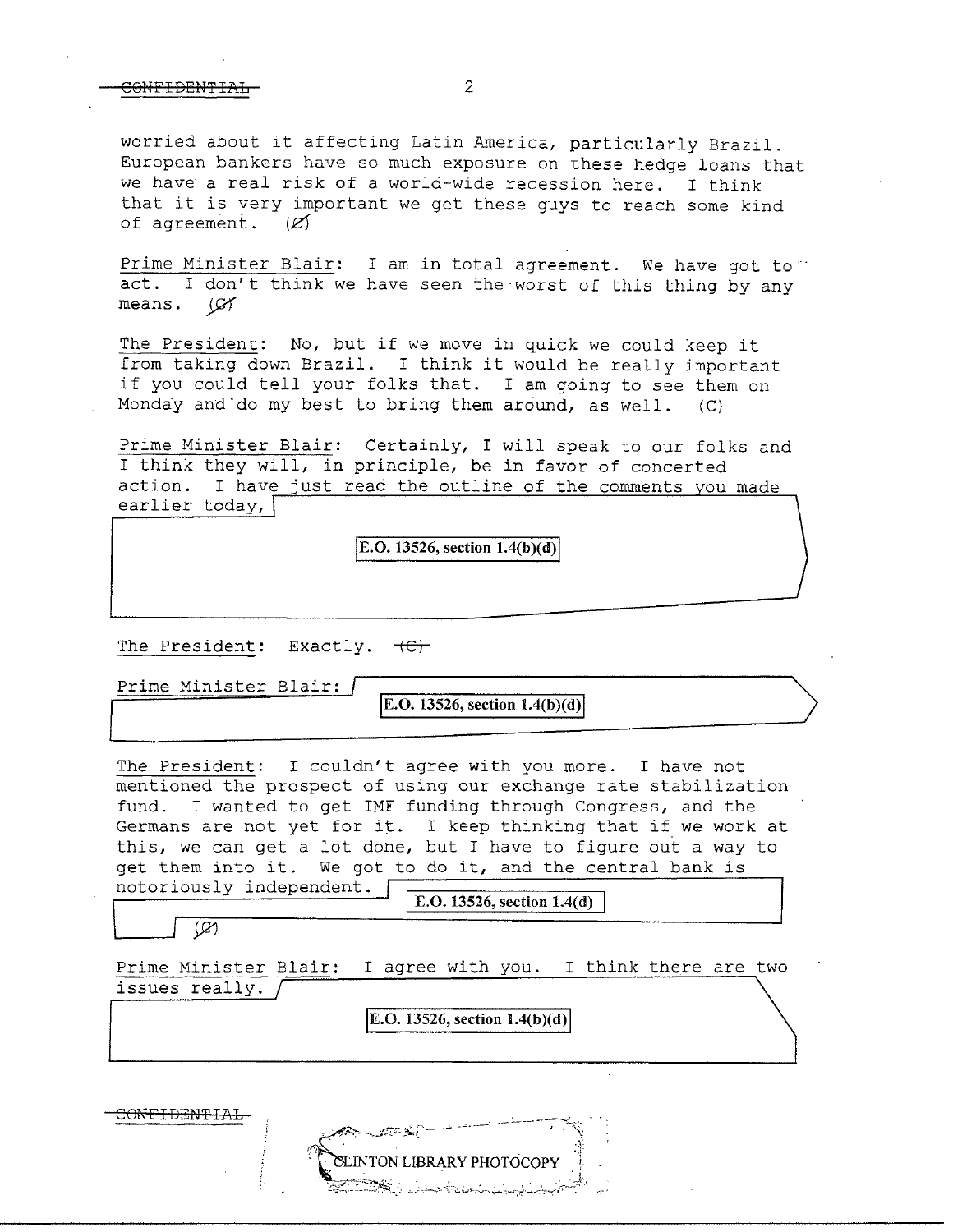CONFIDENTIAL 3

## $E.O. 13526$ , section  $1.4(b)(d)$

The President: I agree with everything you said. If you could urge your people to be forward leaning. Maybe we could talk on Monday before I talk to the IMF. The other thing I wanted to mention was Kosovo. We have begun to prepare Congress and the people for the possibility of air strikes. We wanted to ask NATO to authorize operations next Wednesday. /

E.O. 13526, section 1.4(d)

Prime Minister Blair: I agree with that.

E.O. 13526, section  $1.4(b)(d)$ 

The President: I told Chirac I would talk to him on Tuesday after the UN report is released. Our guys can lead this economic thing, we can say we want a short-term solution and a long-term structural solution that will help. (CY

Prime Minister Blair: What do you think about a summit of some sort at some stage? (C)

The President: I am in favor of it. If we can get anything like remote consensus, I think we should do it by the end of the year and before the final report toward the end of October.  $+C$ 

Prime Minister Blair: Like the G-8 summit or something.  $\Box$ 

The President: Yep, maybe even the G-22.  $\sqrt{C\sqrt{C}}$ 

Prime Minister Blair: Well, I'm all for it.  $f$ 

The President: Let's see how far we get on Monday. If we've got something to say. How are you doing on Ireland? (Ø1

Prime Minister Blair: It will be helpful if you can intervene some time in the near future. I'm seeing de Chastelain, who is

CONFIDENTIAL

 $\frac{1}{2}$ 

**SLINTON LIBRARY PHOTOCOPY**